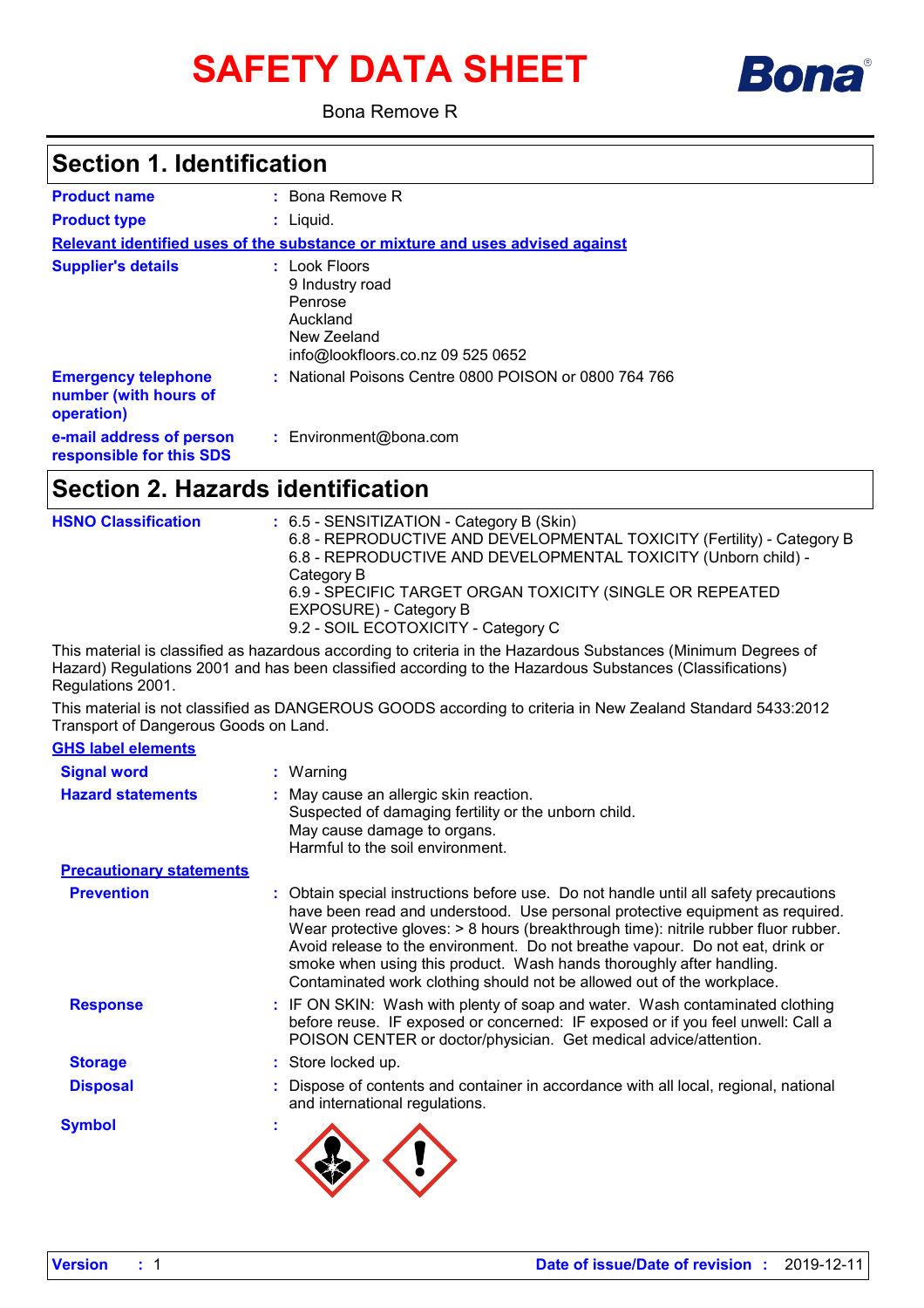### **Section 2. Hazards identification**

**Other hazards which do not :** None known. **result in classification**

### **Section 3. Composition/information on ingredients**

| Substance/mixture | : Mixture |
|-------------------|-----------|
|                   |           |

| <b>Ingredient name</b>       | $\%$ (w/w)  | <b>CAS number</b> |
|------------------------------|-------------|-------------------|
| $ 2-(2-butoxyethoxy)ethanol$ | $12.5 - 10$ | 112-34-5          |
| benzyl alcohol               | $12.5 - 10$ | 100-51-6          |
| 2-phenoxyethanol             | $1 - 2.5$   | 122-99-6          |

**There are no additional ingredients present which, within the current knowledge of the supplier and in the concentrations applicable, are classified as hazardous to health or the environment and hence require reporting in this section.**

**Occupational exposure limits, if available, are listed in Section 8.**

### **Section 4. First aid measures**

|                                       | <b>Description of necessary first aid measures</b>                                                                                                                                                                                                                                                                                                                                                                                                                                                                                                                                                                                                                                                                                                                        |
|---------------------------------------|---------------------------------------------------------------------------------------------------------------------------------------------------------------------------------------------------------------------------------------------------------------------------------------------------------------------------------------------------------------------------------------------------------------------------------------------------------------------------------------------------------------------------------------------------------------------------------------------------------------------------------------------------------------------------------------------------------------------------------------------------------------------------|
| <b>Inhalation</b>                     | : Remove victim to fresh air and keep at rest in a position comfortable for breathing.<br>If not breathing, if breathing is irregular or if respiratory arrest occurs, provide<br>artificial respiration or oxygen by trained personnel. It may be dangerous to the<br>person providing aid to give mouth-to-mouth resuscitation. Get medical attention. If<br>unconscious, place in recovery position and get medical attention immediately.<br>Maintain an open airway. Loosen tight clothing such as a collar, tie, belt or<br>waistband.                                                                                                                                                                                                                              |
| <b>Ingestion</b>                      | : Wash out mouth with water. Remove dentures if any. Remove victim to fresh air<br>and keep at rest in a position comfortable for breathing. If material has been<br>swallowed and the exposed person is conscious, give small quantities of water to<br>drink. Stop if the exposed person feels sick as vomiting may be dangerous. Do not<br>induce vomiting unless directed to do so by medical personnel. If vomiting occurs,<br>the head should be kept low so that vomit does not enter the lungs. Get medical<br>attention. Never give anything by mouth to an unconscious person. If unconscious,<br>place in recovery position and get medical attention immediately. Maintain an open<br>airway. Loosen tight clothing such as a collar, tie, belt or waistband. |
| <b>Skin contact</b>                   | Flush contaminated skin with plenty of water. Remove contaminated clothing and<br>shoes. Wash contaminated clothing thoroughly with water before removing it, or<br>wear gloves. Continue to rinse for at least 10 minutes. Get medical attention. In<br>the event of any complaints or symptoms, avoid further exposure. Wash clothing<br>before reuse. Clean shoes thoroughly before reuse.                                                                                                                                                                                                                                                                                                                                                                             |
| <b>Eye contact</b>                    | Immediately flush eyes with plenty of water, occasionally lifting the upper and lower<br>eyelids. Check for and remove any contact lenses. Continue to rinse for at least 10<br>minutes. Get medical attention if irritation occurs.                                                                                                                                                                                                                                                                                                                                                                                                                                                                                                                                      |
|                                       | Most important symptoms/effects, acute and delayed                                                                                                                                                                                                                                                                                                                                                                                                                                                                                                                                                                                                                                                                                                                        |
| <b>Potential acute health effects</b> |                                                                                                                                                                                                                                                                                                                                                                                                                                                                                                                                                                                                                                                                                                                                                                           |
| <b>Inhalation</b>                     | : No known significant effects or critical hazards.                                                                                                                                                                                                                                                                                                                                                                                                                                                                                                                                                                                                                                                                                                                       |
| <b>Ingestion</b>                      | No known significant effects or critical hazards.                                                                                                                                                                                                                                                                                                                                                                                                                                                                                                                                                                                                                                                                                                                         |
| <b>Skin contact</b>                   | May cause an allergic skin reaction.                                                                                                                                                                                                                                                                                                                                                                                                                                                                                                                                                                                                                                                                                                                                      |
| <b>Eye contact</b>                    | : No known significant effects or critical hazards.                                                                                                                                                                                                                                                                                                                                                                                                                                                                                                                                                                                                                                                                                                                       |
| <b>Over-exposure signs/symptoms</b>   |                                                                                                                                                                                                                                                                                                                                                                                                                                                                                                                                                                                                                                                                                                                                                                           |
| <b>Inhalation</b>                     | : Adverse symptoms may include the following:<br>reduced foetal weight<br>increase in foetal deaths<br>skeletal malformations                                                                                                                                                                                                                                                                                                                                                                                                                                                                                                                                                                                                                                             |
| <b>Ingestion</b>                      | : Adverse symptoms may include the following:<br>reduced foetal weight<br>increase in foetal deaths<br>skeletal malformations                                                                                                                                                                                                                                                                                                                                                                                                                                                                                                                                                                                                                                             |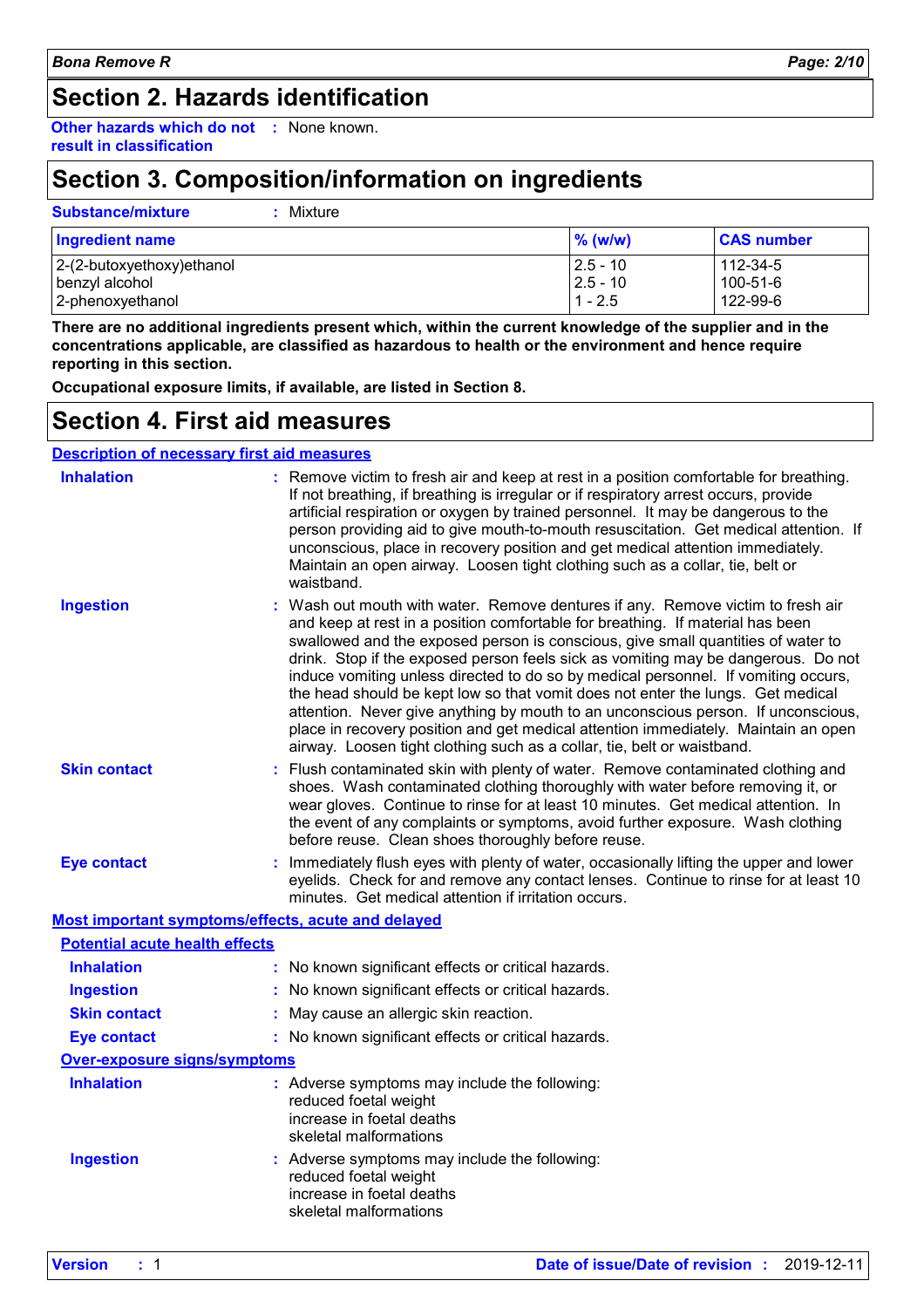## **Section 4. First aid measures**

| <b>Skin</b>                                | : Adverse symptoms may include the following:                                                                                                                                                                                                                            |
|--------------------------------------------|--------------------------------------------------------------------------------------------------------------------------------------------------------------------------------------------------------------------------------------------------------------------------|
|                                            | irritation                                                                                                                                                                                                                                                               |
|                                            | redness                                                                                                                                                                                                                                                                  |
|                                            | reduced foetal weight                                                                                                                                                                                                                                                    |
|                                            | increase in foetal deaths                                                                                                                                                                                                                                                |
|                                            | skeletal malformations                                                                                                                                                                                                                                                   |
| <b>Eyes</b>                                | : No specific data.                                                                                                                                                                                                                                                      |
|                                            | Indication of immediate medical attention and special treatment needed, if necessary                                                                                                                                                                                     |
| <b>Specific treatments</b>                 | $:$ Not available.                                                                                                                                                                                                                                                       |
| <b>Notes to physician</b>                  | : No specific treatment. Treat symptomatically. Contact poison treatment specialist<br>immediately if large quantities have been ingested or inhaled.                                                                                                                    |
| <b>Protection of first-aiders</b>          | : No action shall be taken involving any personal risk or without suitable training. It<br>may be dangerous to the person providing aid to give mouth-to-mouth resuscitation.<br>Wash contaminated clothing thoroughly with water before removing it, or wear<br>gloves. |
| See toxicological information (Section 11) |                                                                                                                                                                                                                                                                          |

### **Section 5. Firefighting measures**

| <b>Extinguishing media</b>                               |                                                                                                                                                                                                     |
|----------------------------------------------------------|-----------------------------------------------------------------------------------------------------------------------------------------------------------------------------------------------------|
| <b>Suitable</b>                                          | : Use an extinguishing agent suitable for the surrounding fire.                                                                                                                                     |
| <b>Not suitable</b>                                      | : None known.                                                                                                                                                                                       |
| <b>Specific hazards arising</b><br>from the chemical     | : In a fire or if heated, a pressure increase will occur and the container may burst.                                                                                                               |
| <b>Hazardous thermal</b><br>decomposition products       | : Decomposition products may include the following materials:<br>carbon dioxide<br>carbon monoxide                                                                                                  |
| <b>Hazchem code</b>                                      | $:$ Not available.                                                                                                                                                                                  |
| <b>Special precautions for fire-</b><br><b>fighters</b>  | : Promptly isolate the scene by removing all persons from the vicinity of the incident if<br>there is a fire. No action shall be taken involving any personal risk or without<br>suitable training. |
| <b>Special protective</b><br>equipment for fire-fighters | : Fire-fighters should wear appropriate protective equipment and self-contained<br>breathing apparatus (SCBA) with a full face-piece operated in positive pressure<br>mode.                         |

## **Section 6. Accidental release measures**

| <b>Personal precautions,</b><br>protective equipment and<br>emergency procedures | : No action shall be taken involving any personal risk or without suitable training.<br>Evacuate surrounding areas. Keep unnecessary and unprotected personnel from<br>entering. Do not touch or walk through spilt material. Avoid breathing vapour or<br>mist. Provide adequate ventilation. Wear appropriate respirator when ventilation is<br>inadequate. Put on appropriate personal protective equipment (see Section 8).                                                                                                                                                                                                                                                                                   |  |
|----------------------------------------------------------------------------------|-------------------------------------------------------------------------------------------------------------------------------------------------------------------------------------------------------------------------------------------------------------------------------------------------------------------------------------------------------------------------------------------------------------------------------------------------------------------------------------------------------------------------------------------------------------------------------------------------------------------------------------------------------------------------------------------------------------------|--|
| <b>Environmental precautions</b>                                                 | : Avoid dispersal of spilt material and runoff and contact with soil, waterways, drains<br>and sewers. Inform the relevant authorities if the product has caused environmental<br>pollution (sewers, waterways, soil or air).                                                                                                                                                                                                                                                                                                                                                                                                                                                                                     |  |
| <b>Methods and material for containment and cleaning up</b>                      |                                                                                                                                                                                                                                                                                                                                                                                                                                                                                                                                                                                                                                                                                                                   |  |
| <b>Small spill</b>                                                               | : Stop leak if without risk. Move containers from spill area. Dilute with water and mop<br>up if water-soluble. Alternatively, or if water-insoluble, absorb with an inert dry<br>material and place in an appropriate waste disposal container. Dispose of via a<br>licensed waste disposal contractor.                                                                                                                                                                                                                                                                                                                                                                                                          |  |
| <b>Large spill</b>                                                               | : Stop leak if without risk. Move containers from spill area. Approach the release<br>from upwind. Prevent entry into sewers, water courses, basements or confined<br>areas. Wash spillages into an effluent treatment plant or proceed as follows.<br>Contain and collect spillage with non-combustible, absorbent material e.g. sand,<br>earth, vermiculite or diatomaceous earth and place in container for disposal<br>according to local regulations (see Section 13). Dispose of via a licensed waste<br>disposal contractor. Contaminated absorbent material may pose the same hazard<br>as the spilt product. Note: see Section 1 for emergency contact information and<br>Section 13 for waste disposal. |  |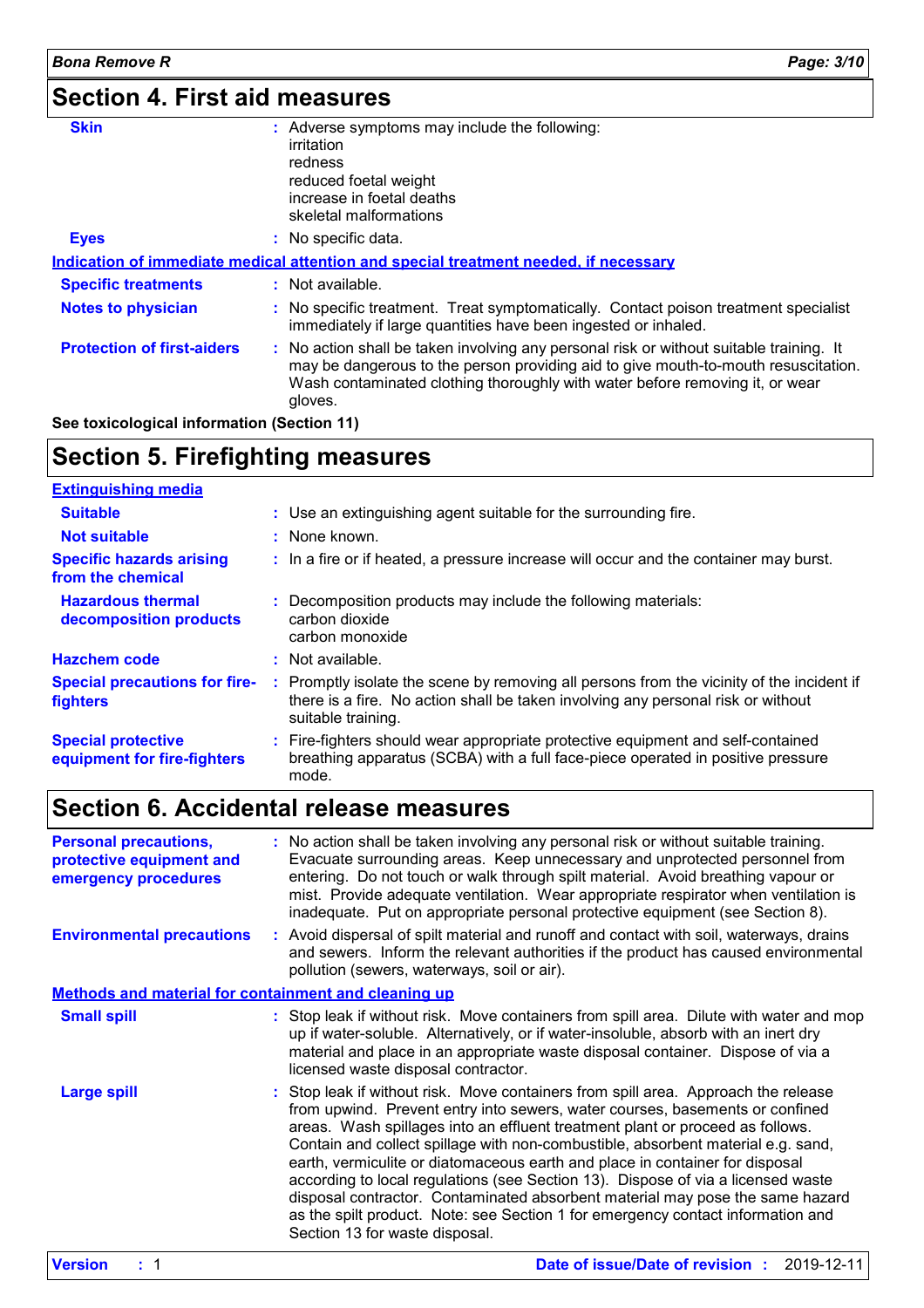### **Section 7. Handling and storage**

| <b>Precautions for safe</b><br>handling                                          | : Put on appropriate personal protective equipment (see Section 8). Eating, drinking<br>and smoking should be prohibited in areas where this material is handled, stored<br>and processed. Workers should wash hands and face before eating, drinking and<br>smoking. Remove contaminated clothing and protective equipment before entering<br>eating areas. Persons with a history of skin sensitization problems should not be<br>employed in any process in which this product is used. Avoid exposure - obtain<br>special instructions before use. Avoid exposure during pregnancy. Do not get in<br>eyes or on skin or clothing. Do not ingest. Avoid breathing vapour or mist. If during<br>normal use the material presents a respiratory hazard, use only with adequate<br>ventilation or wear appropriate respirator. Keep in the original container or an<br>approved alternative made from a compatible material, kept tightly closed when not<br>in use. Empty containers retain product residue and can be hazardous. Do not<br>reuse container. |
|----------------------------------------------------------------------------------|---------------------------------------------------------------------------------------------------------------------------------------------------------------------------------------------------------------------------------------------------------------------------------------------------------------------------------------------------------------------------------------------------------------------------------------------------------------------------------------------------------------------------------------------------------------------------------------------------------------------------------------------------------------------------------------------------------------------------------------------------------------------------------------------------------------------------------------------------------------------------------------------------------------------------------------------------------------------------------------------------------------------------------------------------------------|
| <b>Conditions for safe storage,</b><br>including any<br><i>incompatibilities</i> | : Store in accordance with local regulations. Store in original container protected<br>from direct sunlight in a dry, cool and well-ventilated area, away from incompatible<br>materials (see Section 10) and food and drink. Keep container tightly closed and<br>sealed until ready for use. Containers that have been opened must be carefully<br>resealed and kept upright to prevent leakage. Do not store in unlabelled containers.<br>Use appropriate containment to avoid environmental contamination. See Section 10<br>for incompatible materials before handling or use.                                                                                                                                                                                                                                                                                                                                                                                                                                                                           |

### **Section 8. Exposure controls/personal protection**

#### **Control parameters**

#### **Occupational exposure limits**

| <b>Ingredient name</b>                            |                                                     | <b>Exposure limits</b>                                                                                                                                                                                                                                                                                                                                                                                                                                                                                                                                                                                                                                                               |
|---------------------------------------------------|-----------------------------------------------------|--------------------------------------------------------------------------------------------------------------------------------------------------------------------------------------------------------------------------------------------------------------------------------------------------------------------------------------------------------------------------------------------------------------------------------------------------------------------------------------------------------------------------------------------------------------------------------------------------------------------------------------------------------------------------------------|
| 2-(2-butoxyethoxy)ethanol                         |                                                     | ACGIH TLV (United States, 3/2018).<br>TWA: 10 ppm 8 hours. Form: Inhalable<br>fraction and vapor                                                                                                                                                                                                                                                                                                                                                                                                                                                                                                                                                                                     |
| <b>Appropriate engineering</b><br><b>controls</b> |                                                     | : If user operations generate dust, fumes, gas, vapour or mist, use process<br>enclosures, local exhaust ventilation or other engineering controls to keep worker<br>exposure to airborne contaminants below any recommended or statutory limits.                                                                                                                                                                                                                                                                                                                                                                                                                                    |
| <b>Environmental exposure</b><br>controls         |                                                     | Emissions from ventilation or work process equipment should be checked to ensure<br>they comply with the requirements of environmental protection legislation. In some<br>cases, fume scrubbers, filters or engineering modifications to the process<br>equipment will be necessary to reduce emissions to acceptable levels.                                                                                                                                                                                                                                                                                                                                                        |
| <b>Individual protection measures</b>             |                                                     |                                                                                                                                                                                                                                                                                                                                                                                                                                                                                                                                                                                                                                                                                      |
| <b>Hygiene measures</b>                           | showers are close to the workstation location.      | : Wash hands, forearms and face thoroughly after handling chemical products, before<br>eating, smoking and using the lavatory and at the end of the working period.<br>Appropriate techniques should be used to remove potentially contaminated clothing.<br>Contaminated work clothing should not be allowed out of the workplace. Wash<br>contaminated clothing before reusing. Ensure that eyewash stations and safety                                                                                                                                                                                                                                                            |
| <b>Respiratory protection</b>                     | the safe working limits of the selected respirator. | : Use a properly fitted, air-purifying or air-fed respirator complying with an approved<br>standard if a risk assessment indicates this is necessary. Respirator selection must<br>be based on known or anticipated exposure levels, the hazards of the product and                                                                                                                                                                                                                                                                                                                                                                                                                  |
| <b>Hand protection</b>                            |                                                     | : Chemical-resistant, impervious gloves complying with an approved standard should<br>be worn at all times when handling chemical products if a risk assessment indicates<br>this is necessary. Considering the parameters specified by the glove manufacturer,<br>check during use that the gloves are still retaining their protective properties. It<br>should be noted that the time to breakthrough for any glove material may be<br>different for different glove manufacturers. In the case of mixtures, consisting of<br>several substances, the protection time of the gloves cannot be accurately<br>estimated. > 8 hours (breakthrough time): nitrile rubber fluor rubber |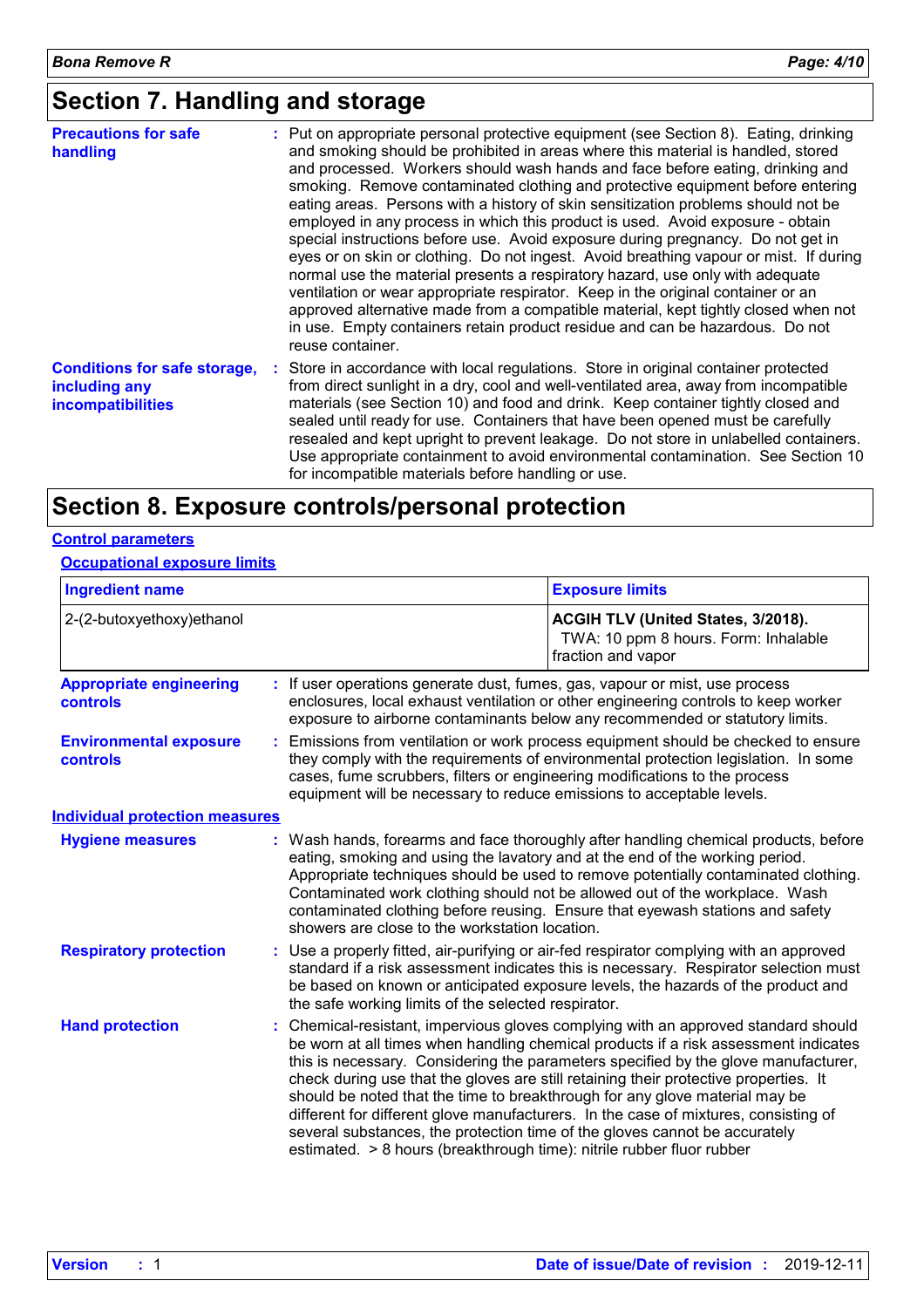## **Section 8. Exposure controls/personal protection**

| <b>Eye protection</b>  | : Safety eyewear complying with an approved standard should be used when a risk<br>assessment indicates this is necessary to avoid exposure to liquid splashes, mists,<br>gases or dusts. If contact is possible, the following protection should be worn,<br>unless the assessment indicates a higher degree of protection: safety glasses with<br>side-shields. Recommended: safety glasses with side-shields |
|------------------------|-----------------------------------------------------------------------------------------------------------------------------------------------------------------------------------------------------------------------------------------------------------------------------------------------------------------------------------------------------------------------------------------------------------------|
| <b>Skin protection</b> | : Personal protective equipment for the body should be selected based on the task<br>being performed and the risks involved and should be approved by a specialist<br>before handling this product.                                                                                                                                                                                                             |
|                        |                                                                                                                                                                                                                                                                                                                                                                                                                 |

## **Section 9. Physical and chemical properties**

| <b>Appearance</b>                                               |                                                                        |
|-----------------------------------------------------------------|------------------------------------------------------------------------|
| <b>Physical state</b>                                           | : Liquid.                                                              |
| <b>Colour</b>                                                   | Colourless. Clear.                                                     |
| <b>Odour</b>                                                    | Faint odour.                                                           |
| <b>Odour threshold</b>                                          | : Not applicable.                                                      |
| pH                                                              | 9,3                                                                    |
| <b>Melting point</b>                                            | : < $0^{\circ}$ C (< $32^{\circ}$ F)                                   |
| <b>Boiling point</b>                                            | >100°C (>212°F)                                                        |
| <b>Flash point</b>                                              | Not available.                                                         |
| <b>Evaporation rate</b>                                         | Not available.                                                         |
| <b>Flammability (solid, gas)</b>                                | Not applicable.                                                        |
| Lower and upper explosive<br>(flammable) limits                 | : Not applicable.                                                      |
| <b>Vapour pressure</b>                                          | 4,8 kPa (36 mm Hg) [room temperature]                                  |
| <b>Vapour density</b>                                           | Not available.                                                         |
| <b>Relative density</b>                                         | 1,01                                                                   |
| <b>Solubility</b>                                               | Easily soluble in the following materials: cold water and hot water.   |
| <b>Solubility in water</b>                                      | Not available.                                                         |
| <b>Partition coefficient: n-</b><br>octanol/water               | Not applicable.                                                        |
| <b>Auto-ignition temperature</b>                                | : Not applicable.                                                      |
| <b>Decomposition temperature</b>                                | Not applicable.                                                        |
| <b>Viscosity</b>                                                | Kinematic (room temperature): $<$ 0,1 cm <sup>2</sup> /s ( $<$ 10 cSt) |
| Flow time (ISO 2431)                                            | $:$ Not available.                                                     |
| <b>Aerosol product</b>                                          |                                                                        |
| <b>Type of aerosol</b>                                          | Not applicable.                                                        |
| <b>Heat of combustion</b>                                       | Not available.                                                         |
| <b>Ignition distance</b>                                        | : Not applicable.                                                      |
| <b>Enclosed space ignition -</b><br><b>Time equivalent</b>      | : Not applicable.                                                      |
| <b>Enclosed space ignition -</b><br><b>Deflagration density</b> | : Not applicable.                                                      |
| <b>Flame height</b>                                             | Not applicable.                                                        |
| <b>Flame duration</b>                                           | Not applicable.                                                        |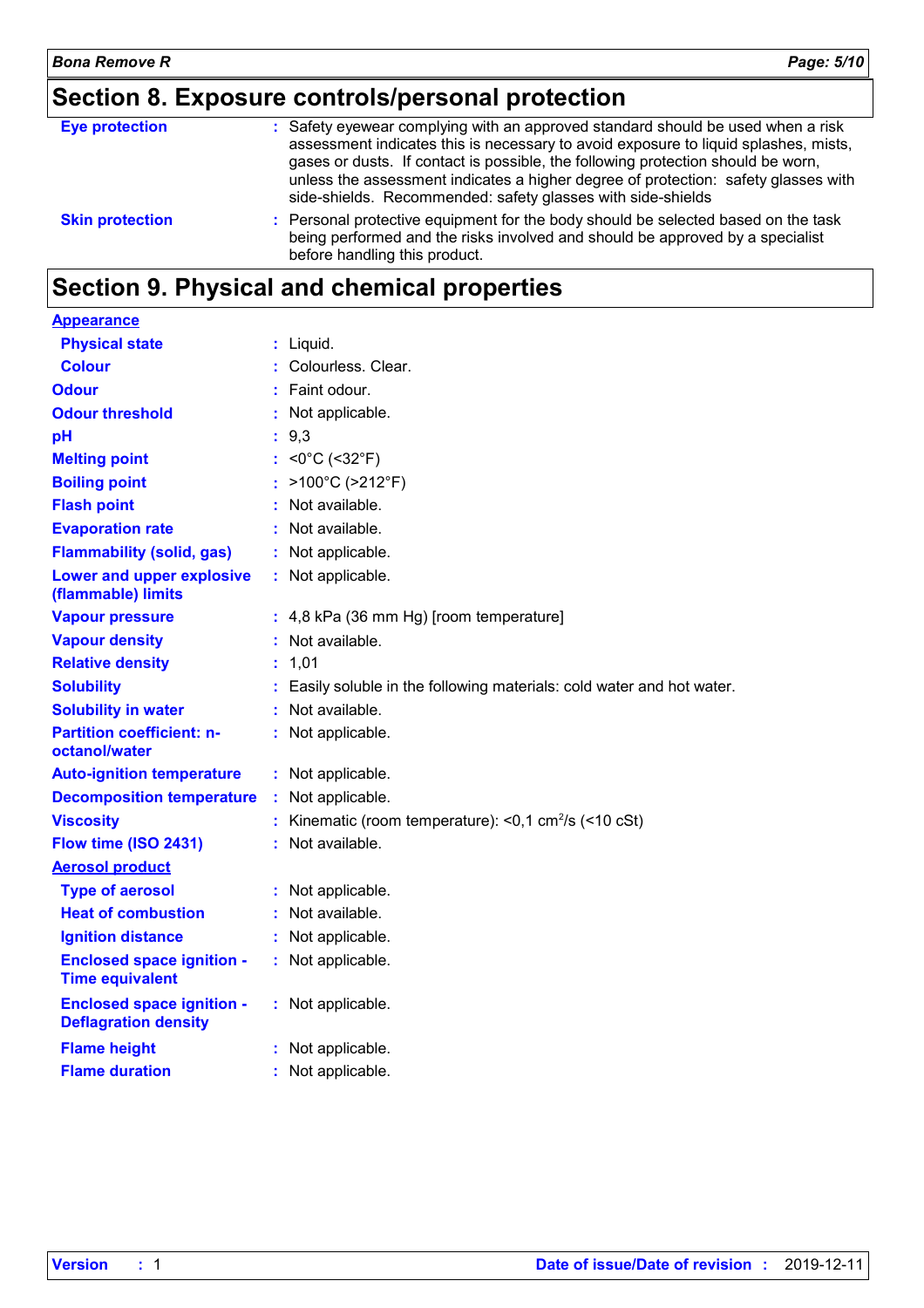### **Section 10. Stability and reactivity**

| <b>Chemical stability</b>                           | : The product is stable.                                                                                  |
|-----------------------------------------------------|-----------------------------------------------------------------------------------------------------------|
| <b>Possibility of hazardous</b><br><b>reactions</b> | : Under normal conditions of storage and use, hazardous reactions will not occur.                         |
| <b>Conditions to avoid</b>                          | : No specific data.                                                                                       |
| <b>Incompatible materials</b>                       | : No specific data.                                                                                       |
| <b>Hazardous decomposition</b><br>products          | : Under normal conditions of storage and use, hazardous decomposition products<br>should not be produced. |

### **Section 11. Toxicological information**

#### **Information on likely routes of exposure Inhalation :** No known significant effects or critical hazards. **Ingestion :** No known significant effects or critical hazards. **Skin contact :** May cause an allergic skin reaction. **Eye contact :** No known significant effects or critical hazards. **Symptoms related to the physical, chemical and toxicological characteristics Skin contact Ingestion Inhalation Adverse symptoms may include the following:**  $\blacksquare$ reduced foetal weight increase in foetal deaths skeletal malformations Adverse symptoms may include the following: **:** reduced foetal weight increase in foetal deaths skeletal malformations Adverse symptoms may include the following: **:** irritation redness reduced foetal weight

### **Eye contact :** No specific data.

#### **Delayed and immediate effects as well as chronic effects from short and long-term exposure**

increase in foetal deaths skeletal malformations

#### **Acute toxicity**

| <b>Product/ingredient name</b> | <b>Result</b>                         | <b>Species</b> | <b>Dose</b> | <b>Exposure</b> |
|--------------------------------|---------------------------------------|----------------|-------------|-----------------|
| 2-(2-butoxyethoxy) ethanol     | LD50 Dermal                           | Rabbit         | 2700 mg/kg  |                 |
|                                | LD50 Oral                             | Rat            | 4500 mg/kg  |                 |
| benzyl alcohol                 | LC50 Inhalation Dusts and mists   Rat |                | >4178 mg/l  | 4 hours         |
|                                | LD50 Dermal                           | Rabbit         | 2000 mg/kg  |                 |
|                                | LD50 Oral                             | Rat            | 1230 mg/kg  |                 |
| 2-phenoxyethanol               | LD50 Dermal                           | Rat            | 14422 mg/kg |                 |
|                                | LD50 Oral                             | Rat            | $200$ mg/kg |                 |

#### **Irritation/Corrosion**

| <b>Product/ingredient name</b> | <b>Result</b>            | <b>Species</b> | <b>Score</b> | <b>Exposure</b> | <b>Observation</b> |
|--------------------------------|--------------------------|----------------|--------------|-----------------|--------------------|
| 2-(2-butoxyethoxy)ethanol      | Eyes - Moderate irritant | Rabbit         |              | 24 hours 20     |                    |
|                                |                          |                |              | milligrams      |                    |
|                                | Eyes - Severe irritant   | Rabbit         |              | 20 milligrams   |                    |
| benzyl alcohol                 | Skin - Mild irritant     | Man            |              | 48 hours 16     |                    |
|                                |                          |                |              | milligrams      |                    |
|                                | Skin - Moderate irritant | Pig            |              | 100 Percent     |                    |
|                                | Skin - Moderate irritant | Rabbit         |              | 24 hours 100    |                    |
|                                |                          |                |              | milligrams      |                    |
| 2-phenoxyethanol               | Eyes - Moderate irritant | Rabbit         |              | 6 milligrams    |                    |
|                                | Eyes - Severe irritant   | Rabbit         |              | 24 hours 250    |                    |
|                                |                          |                |              | Micrograms      |                    |
|                                | Skin - Mild irritant     | Rabbit         |              | 24 hours 500    |                    |
|                                |                          |                |              | milligrams      |                    |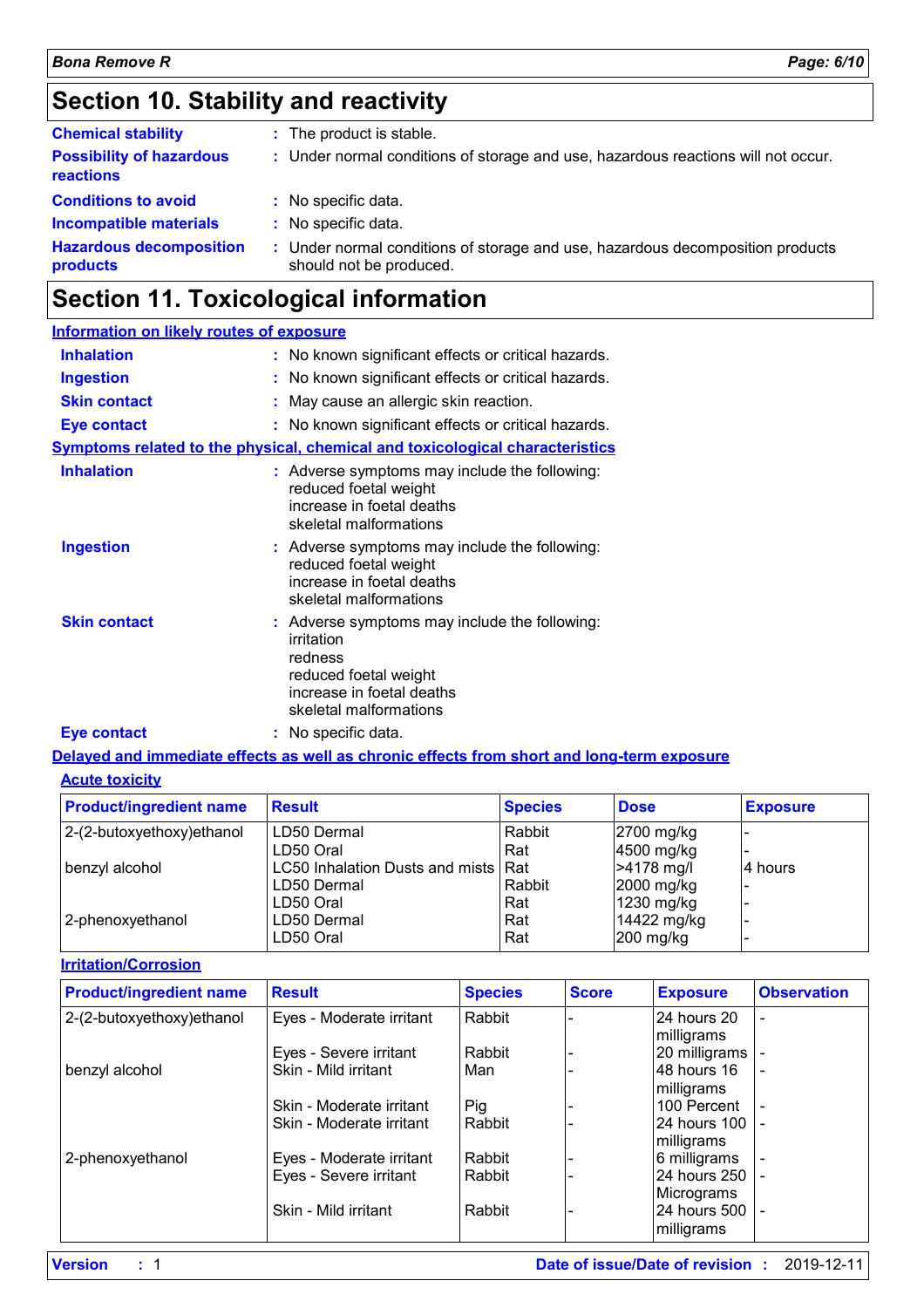### **Section 11. Toxicological information**

#### **Sensitisation**

Not available.

#### **Potential chronic health effects**

| <b>General</b>               |                                    | : No known significant effects or critical hazards.                               |
|------------------------------|------------------------------------|-----------------------------------------------------------------------------------|
| <b>Inhalation</b>            |                                    | : No known significant effects or critical hazards.                               |
| <b>Ingestion</b>             |                                    | : No known significant effects or critical hazards.                               |
| <b>Skin contact</b>          | to very low levels.                | : Once sensitized, a severe allergic reaction may occur when subsequently exposed |
| Eye contact                  |                                    | : No known significant effects or critical hazards.                               |
| <b>Carcinogenicity</b>       |                                    | : No known significant effects or critical hazards.                               |
| <b>Mutagenicity</b>          |                                    | : No known significant effects or critical hazards.                               |
| <b>Teratogenicity</b>        |                                    | : Suspected of damaging the unborn child.                                         |
| <b>Developmental effects</b> |                                    | : No known significant effects or critical hazards.                               |
| <b>Fertility effects</b>     | : Suspected of damaging fertility. |                                                                                   |
| <b>Chronic toxicity</b>      |                                    |                                                                                   |
| Not available.               |                                    |                                                                                   |
| Cavainananiaitu              |                                    |                                                                                   |

**Carcinogenicity**

Not available.

#### **Mutagenicity**

Not available.

#### **Teratogenicity**

Not available.

#### **Reproductive toxicity**

Not available.

#### **Specific target organ toxicity**

| <b>Name</b>               | <b>Category</b> | <b>Route of</b><br>exposure                | <b>Target organs</b>                                     |
|---------------------------|-----------------|--------------------------------------------|----------------------------------------------------------|
| 2-(2-butoxyethoxy)ethanol | Category B      | <b>Oral</b><br><b>Skin</b><br>l Inhalation | l Not determined<br>l Not determined<br>l Not determined |

#### **Aspiration hazard**

Not available.

### **Numerical measures of toxicity**

#### **Acute toxicity estimates**

| Route                        | <b>ATE value</b> |
|------------------------------|------------------|
| Oral                         | 12910,67 mg/kg   |
| Dermal                       | 19270,07 mg/kg   |
| Inhalation (dusts and mists) | 76,92 mg/l       |

### **Section 12. Ecological information**

**Ecotoxicity :** No known significant effects or critical hazards.

#### **Aquatic and terrestrial toxicity**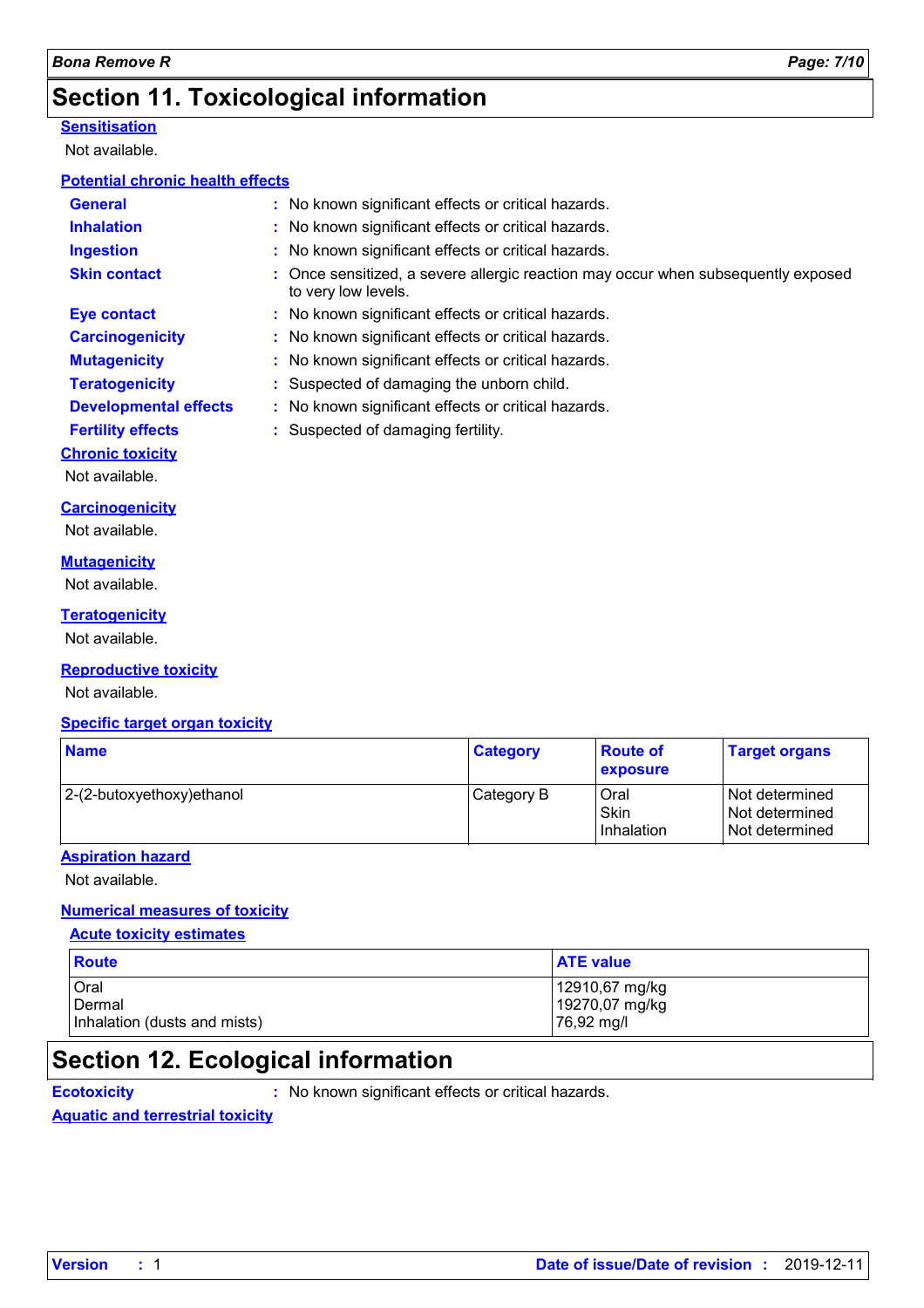### **Section 12. Ecological information**

| <b>Product/ingredient name</b> | <b>Result</b>                       | <b>Species</b>             | <b>Exposure</b> |
|--------------------------------|-------------------------------------|----------------------------|-----------------|
| $ 2-(2-butoxyethoxy)ethanol$   | Acute LC50 1300000 µg/l Fresh water | Fish - Lepomis macrochirus | I96 hours       |
| benzyl alcohol                 | Acute EC50 770 mg/l                 | Algae                      | l72 hours       |
|                                | Acute EC50 640 mg/l                 | Algae                      | I96 hours       |
|                                | Acute EC50 230 mg/l                 | Daphnia                    | 48 hours        |
|                                | Acute LC50 10 mg/l                  | Fish                       | I96 hours       |
|                                | Chronic NOEC 310 mg/l               | Algae                      | I72 hours       |
|                                | Chronic NOEC 51 mg/l                | Daphnia                    | 21 days         |
| 2-phenoxyethanol               | Acute EC50 >100 mg/l                | Algae                      | 72 hours        |
|                                | Acute EC50 >100 mg/l                | Daphnia                    | l48 hours       |
|                                | Acute LC50 344000 µg/l Fresh water  | Fish - Pimephales promelas | I96 hours       |

#### **Persistence/degradability**

| <b>Product/ingredient name</b> | <b>Aquatic half-life</b> | <b>Photolysis</b> | Biodegradability |
|--------------------------------|--------------------------|-------------------|------------------|
| benzyl alcohol                 |                          |                   | Readily          |

#### **Bioaccumulative potential**

| <b>Product/ingredient name</b> | $\mathsf{LogP}_\mathsf{ow}$ | <b>BCF</b> | <b>Potential</b> |
|--------------------------------|-----------------------------|------------|------------------|
| $2-(2-butoxyethoxy)ethanol$    |                             |            | <b>llow</b>      |
| benzyl alcohol                 | 0,87                        |            | llow             |
| 2-phenoxyethanol               | 1,107                       | 0,3493     | llow             |

#### **Mobility in soil**

| <b>Soil/water partition</b><br>coefficient (K <sub>oc</sub> ) | : Not available.                                    |
|---------------------------------------------------------------|-----------------------------------------------------|
| Other adverse effects                                         | : No known significant effects or critical hazards. |

### **Section 13. Disposal considerations**

The generation of waste should be avoided or minimised wherever possible. Disposal of this product, solutions and any by-products should at all times comply with the requirements of environmental protection and waste disposal legislation and any regional local authority requirements. Dispose of surplus and nonrecyclable products via a licensed waste disposal contractor. Waste should not be disposed of untreated to the sewer unless fully compliant with the requirements of all authorities with jurisdiction. Waste packaging should be recycled. Incineration or landfill should only be considered when recycling is not feasible. This material and its container must be disposed of in a safe way. Care should be taken when handling emptied containers that have not been cleaned or rinsed out. Empty containers or liners may retain some product residues. Avoid dispersal of spilt material and runoff and contact with soil, waterways, drains and sewers. **Disposal methods :**

### **Section 14. Transport information**

| <b>Regulatory</b><br>information   | <b>UN number</b>         | <b>Proper shipping</b><br>name | <b>Classes</b> | PG* Label | <b>Additional</b><br>information |
|------------------------------------|--------------------------|--------------------------------|----------------|-----------|----------------------------------|
| <b>New Zealand</b><br><b>Class</b> | Not<br>regulated.        |                                |                |           |                                  |
| <b>ADG Class</b>                   | <b>Not</b><br>regulated. |                                |                |           |                                  |
| <b>UN Class</b>                    | Not<br>regulated.        |                                |                |           |                                  |
| <b>ADR/RID Class</b>               | Not<br>regulated.        |                                |                |           |                                  |
| <b>IATA Class</b>                  | <b>Not</b><br>regulated. |                                |                |           |                                  |
|                                    |                          |                                |                |           |                                  |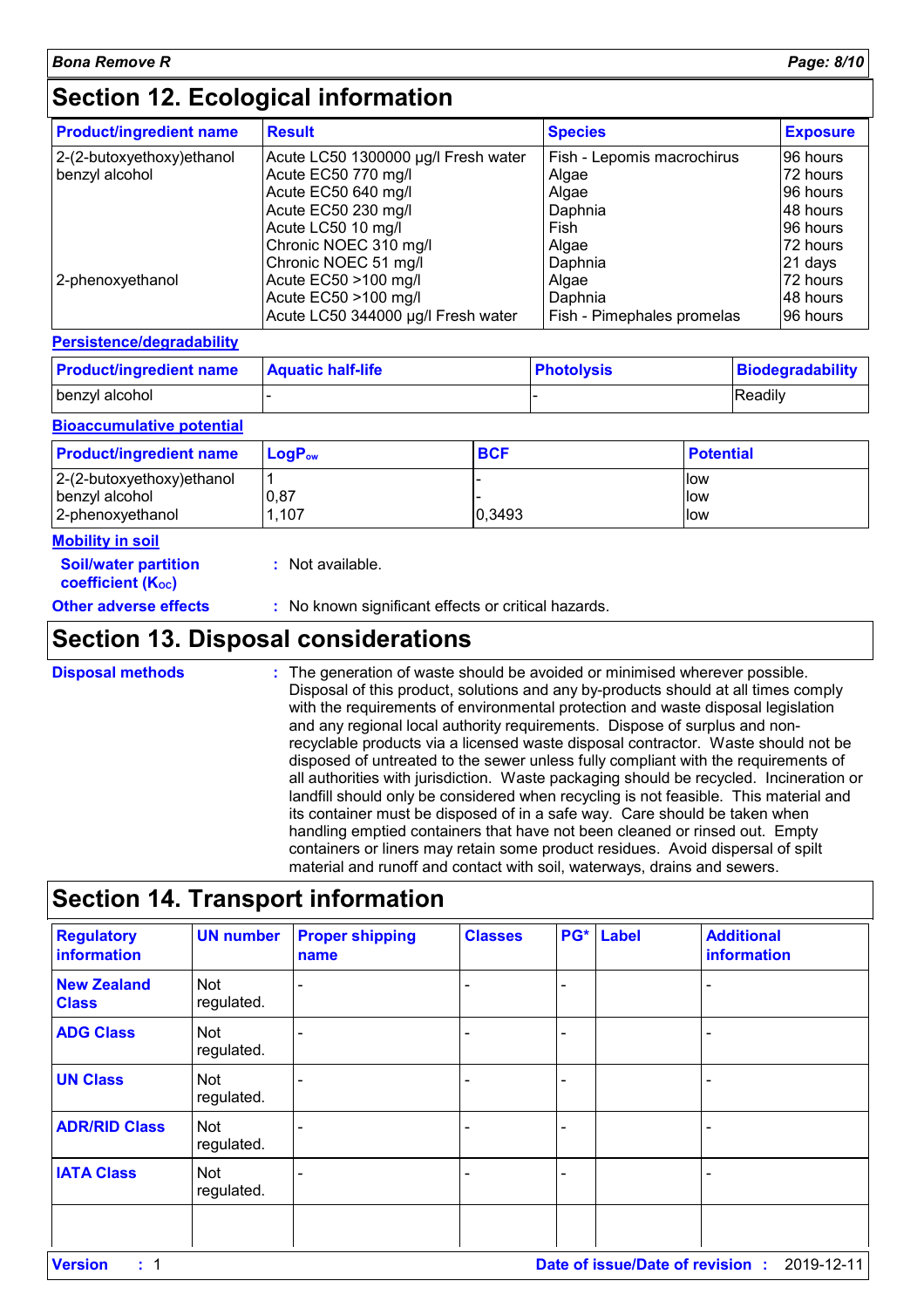| Bona Remove R                            | Page: 9/10 |
|------------------------------------------|------------|
| <b>Section 14. Transport information</b> |            |

**IMDG Class** Not regulated.

regulated. - - - -

PG\* : Packing group

## **Section 15. Regulatory information**

| <b>New Zealand Inventory of</b><br><b>Chemicals (NZIoC)</b>  | : All components are listed or exempted.                                                                                                                                                                                                                                                                                         |
|--------------------------------------------------------------|----------------------------------------------------------------------------------------------------------------------------------------------------------------------------------------------------------------------------------------------------------------------------------------------------------------------------------|
| <b>HSNO Approval Number</b>                                  | : HSR002530                                                                                                                                                                                                                                                                                                                      |
| <b>HSNO Group Standard</b>                                   | : Cleaning Products                                                                                                                                                                                                                                                                                                              |
| <b>HSNO Classification</b>                                   | : 6.5 - SENSITIZATION - Category B (Skin)<br>6.8 - REPRODUCTIVE AND DEVELOPMENTAL TOXICITY (Fertility) - Category B<br>6.8 - REPRODUCTIVE AND DEVELOPMENTAL TOXICITY (Unborn child) -<br>Category B<br>6.9 - SPECIFIC TARGET ORGAN TOXICITY (SINGLE OR REPEATED<br>EXPOSURE) - Category B<br>9.2 - SOIL ECOTOXICITY - Category C |
| <b>Australia inventory (AICS)</b>                            | : All components are listed or exempted.                                                                                                                                                                                                                                                                                         |
| <b>International regulations</b>                             |                                                                                                                                                                                                                                                                                                                                  |
|                                                              | <b>Chemical Weapon Convention List Schedules I, II &amp; III Chemicals</b>                                                                                                                                                                                                                                                       |
| Not listed.                                                  |                                                                                                                                                                                                                                                                                                                                  |
| <b>Montreal Protocol (Annexes A, B, C, E)</b><br>Not listed. |                                                                                                                                                                                                                                                                                                                                  |
| Not listed.                                                  | <b>Stockholm Convention on Persistent Organic Pollutants</b>                                                                                                                                                                                                                                                                     |
| Not listed.                                                  | <b>Rotterdam Convention on Prior Informed Consent (PIC)</b>                                                                                                                                                                                                                                                                      |

#### **UNECE Aarhus Protocol on POPs and Heavy Metals**

Not listed.

### **Section 16. Other information**

| <b>History</b>                    |                                                                                                                                                                                                                                                                                                                                                                                                                                                                                                                                                                                                                                                                                                                                                                                                           |
|-----------------------------------|-----------------------------------------------------------------------------------------------------------------------------------------------------------------------------------------------------------------------------------------------------------------------------------------------------------------------------------------------------------------------------------------------------------------------------------------------------------------------------------------------------------------------------------------------------------------------------------------------------------------------------------------------------------------------------------------------------------------------------------------------------------------------------------------------------------|
| <b>Date of printing</b>           | $: 2019 - 12 - 11$                                                                                                                                                                                                                                                                                                                                                                                                                                                                                                                                                                                                                                                                                                                                                                                        |
| Date of issue/Date of<br>revision | $: 2019 - 12 - 11$                                                                                                                                                                                                                                                                                                                                                                                                                                                                                                                                                                                                                                                                                                                                                                                        |
| Date of previous issue            | : No previous validation                                                                                                                                                                                                                                                                                                                                                                                                                                                                                                                                                                                                                                                                                                                                                                                  |
| <b>Version</b>                    | : 1                                                                                                                                                                                                                                                                                                                                                                                                                                                                                                                                                                                                                                                                                                                                                                                                       |
| <b>Key to abbreviations</b>       | : ADG = Australian Dangerous Goods<br>ADR = The European Agreement concerning the International Carriage of<br>Dangerous Goods by Road<br>ATE = Acute Toxicity Estimate<br><b>BCF</b> = Bioconcentration Factor<br>GHS = Globally Harmonized System of Classification and Labelling of Chemicals<br>IATA = International Air Transport Association<br><b>IBC</b> = Intermediate Bulk Container<br><b>IMDG = International Maritime Dangerous Goods</b><br>LogPow = logarithm of the octanol/water partition coefficient<br>MARPOL = International Convention for the Prevention of Pollution From Ships,<br>1973 as modified by the Protocol of 1978. ("Marpol" = marine pollution)<br>RID = The Regulations concerning the International Carriage of Dangerous Goods<br>by Rail<br>$UN = United Nations$ |
| <b>References</b>                 | : Not available.<br>M702 0                                                                                                                                                                                                                                                                                                                                                                                                                                                                                                                                                                                                                                                                                                                                                                                |